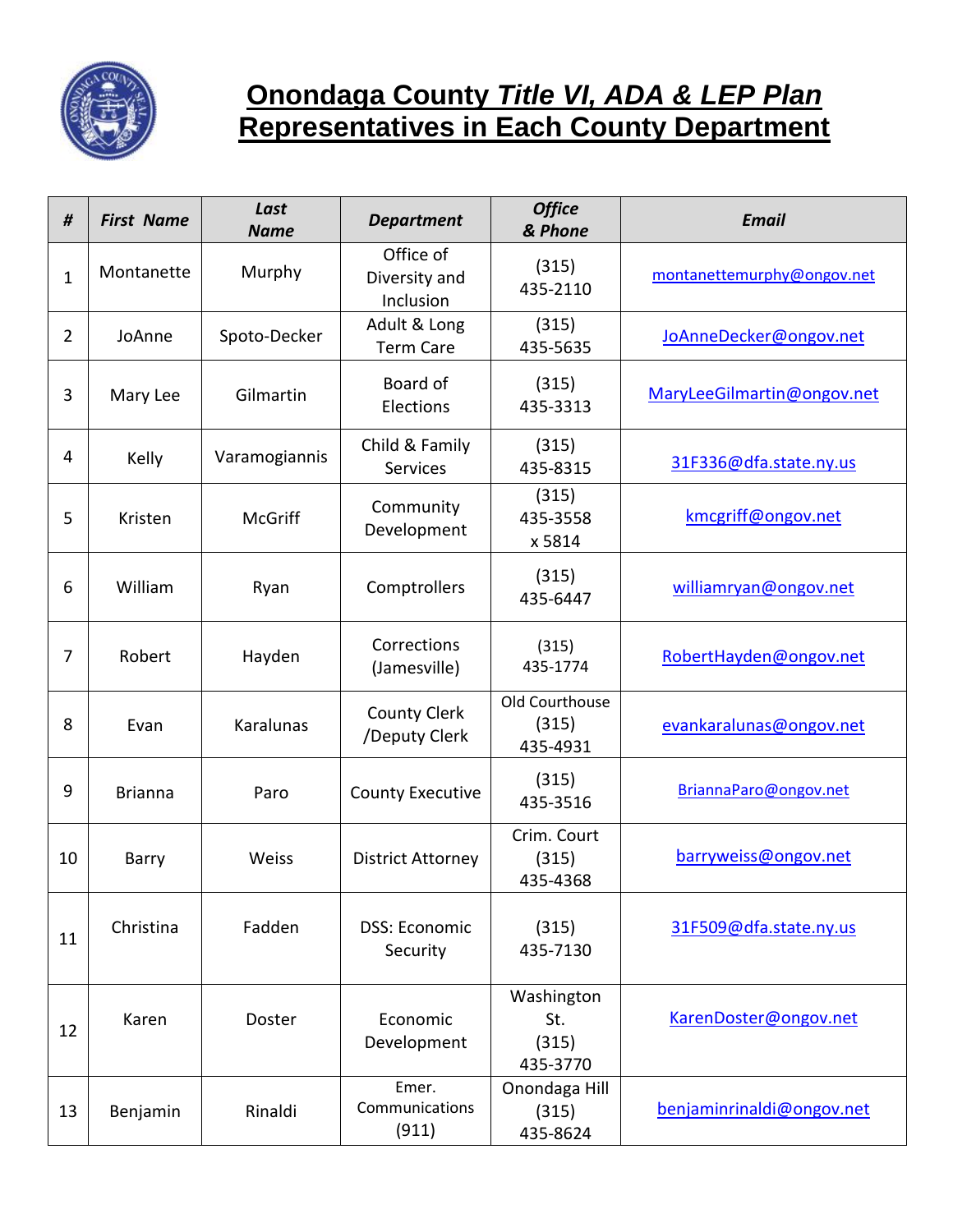| 14 | Tyler         | Peet       | Emergency<br>Management                                        | (315)<br>435-5146           | tylerpeet@ongov.net         |
|----|---------------|------------|----------------------------------------------------------------|-----------------------------|-----------------------------|
| 15 | <b>Travis</b> | Glazier    | Office of the<br>Environment                                   | (315)<br>435-2647           | travisglazier@ongov.net     |
| 16 | Kelly         | Silmser    | <b>Facilities</b><br>Management                                | (315)<br>435-3451<br>x1015  | KellySilmser@ongov.net      |
| 17 | Martha        | Christiano | Finance,<br>Financial<br>Operations,<br>Management<br>& Budget | (315)<br>435-3346<br>x 4106 | marthachristiano@ongov.net  |
| 18 | Emily         | Young      | Health                                                         | (315)<br>435-3597           | emilyyoung@ongov.net        |
| 19 | Michelle      | Vincent    | Information<br>Technology                                      | (315)<br>435-2212           | michellevincent@ongov.net   |
| 20 | Paula         | Engel      | Law                                                            | (315)<br>435-2170           | Paula.Engel@dfa.state.ny.us |

|    |          |                 |                         | Galleries         |                         |
|----|----------|-----------------|-------------------------|-------------------|-------------------------|
| 21 | Rene     | <b>Battelle</b> | Library                 | (315)             | rbattelle@onlib.org     |
|    |          |                 |                         | 435-1900          |                         |
|    |          |                 |                         | Liverpool         |                         |
| 22 | Mike     | Downs           | Parks & Recreation      | (315)             | michaeldowns@ongov.net  |
|    |          |                 |                         | 451-7275          |                         |
|    |          |                 |                         | x 120             |                         |
| 23 |          |                 |                         | (315)             | robincoon@ongov.net     |
|    | Robin    | Coon            | Planning (SOCPA)        | 435-2613          |                         |
|    |          |                 |                         | (315)             |                         |
| 24 | Emilie   | Valvo           | Personnel               | 435-3537          | EmilieValvo@ongov.net   |
|    |          |                 |                         | COB <sub>5</sub>  |                         |
| 25 | Aimee    | Gill            | Probation               | (315)             | aimeegill@ongov.net     |
|    |          |                 |                         | 435-1684          |                         |
|    |          |                 |                         |                   |                         |
| 26 | Latasha  | <b>Hills</b>    | Purchasing              | (315)<br>435-2244 | LatashaHills@ongov.net  |
|    |          |                 |                         |                   |                         |
|    |          |                 |                         | Sheriff Dept.     |                         |
| 27 | Robert   | Hayden          | Sheriff's               | (315)             | RobertHayden@ongov.net  |
|    |          |                 |                         | 435-1774          |                         |
|    |          |                 |                         | (315)             |                         |
| 28 | Ayanna   | Moore           | Transportation          | 435-3218          | ayannamoore@ongov.net   |
|    |          |                 |                         |                   |                         |
|    |          |                 |                         |                   |                         |
| 29 | Cyntheia | Meili           | <b>Veterans Service</b> | (315)             | cyntheiameili@ongov.net |
|    |          |                 |                         | 435-3219          |                         |
|    |          |                 |                         |                   |                         |